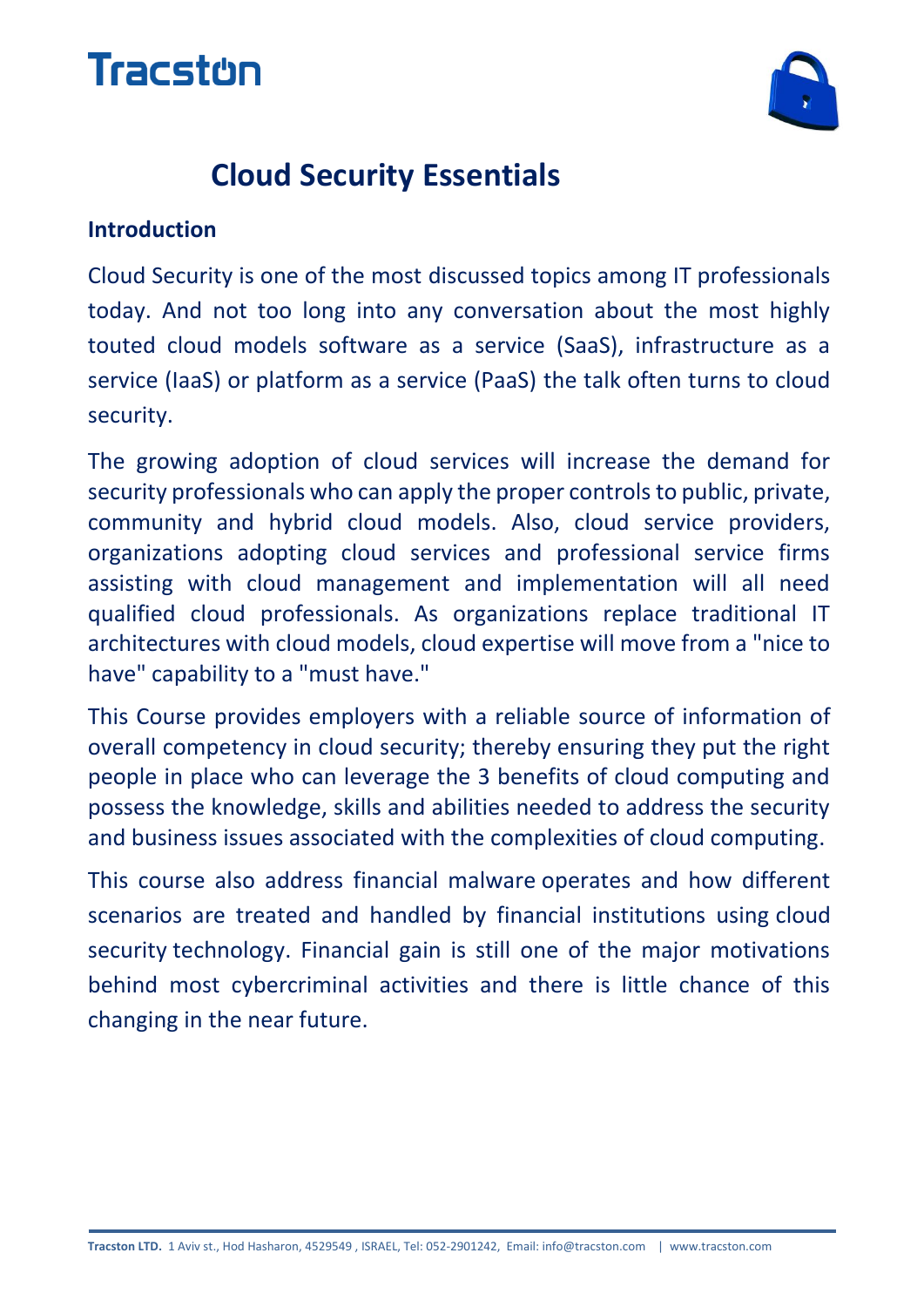# Tracston



### **Objectives**

This course is designed to introduce you to fundamental cloud computing and security concepts including access control and management, governance, logging, and encryption methods. It also covers securityrelated compliance protocols and risk management strategies, as well as procedures related to auditing your security infrastructure.

In this course we will:

- Learn about cloud computing
- Cloud security best practices
- Cloud security monitoring and protection
- Cloud Users and Keys management
- Effectively working with multiple cloud providers

#### **Duration: 8 hours**

### **Target Audience**

- All levels of IT Security and Networking Professionals
- All new students who are looking transition into cloud security
- Anyone who wants to learn vulnerability management, computer networking and cloud security

#### **Prerequisites**

- Students should have a basic understanding of network and web based security.
- Basic understanding of security architecture is recommended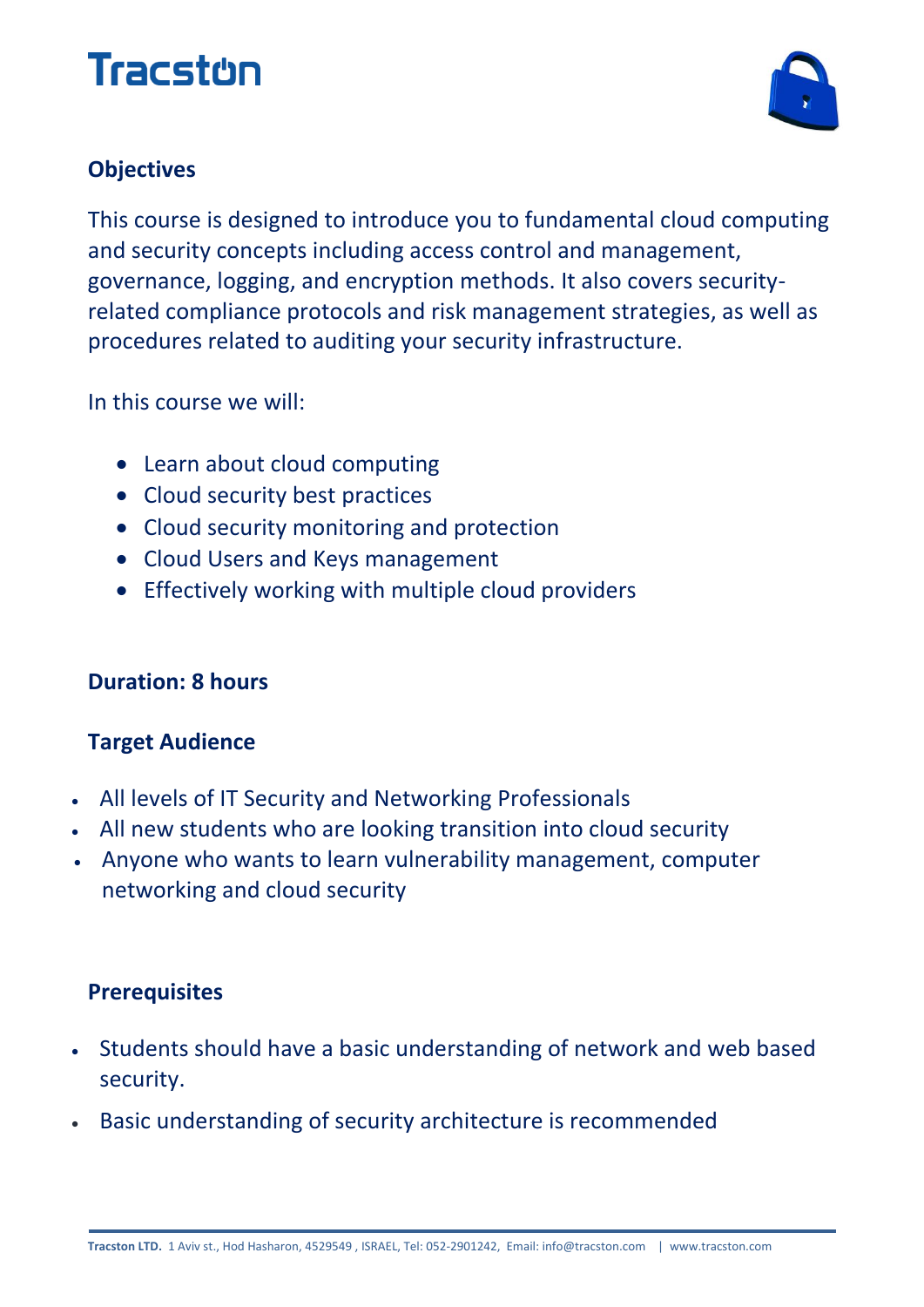# **Tracston**



### **Contents**

- Introduction
- Cloud Computing Foundation
- Cloud Computing Benefits
- Cloud Deployment Models
- Cloud Service Models
- Cloud Computing Security and Risks
- Cloud Security Concerns Risks
- Cloud Security Concerns Vulnerabilities
- Cloud Security Concerns SLA
- Cloud Security Concerns Legal
- Cloud Security Best Practices
- Shared Security Responsibility Model
- The "Stride" Threat Model
	- o Web Application Security
	- o SQL Injection Prevention/SQL Injection/Cross Site Scripting
	- o Distributed Denial of Service
	- o Functionality of DDOS/ TCP/IP/ HTTP/ HTTPS
- Maximizing application security
- Effectively working with multiple cloud providers